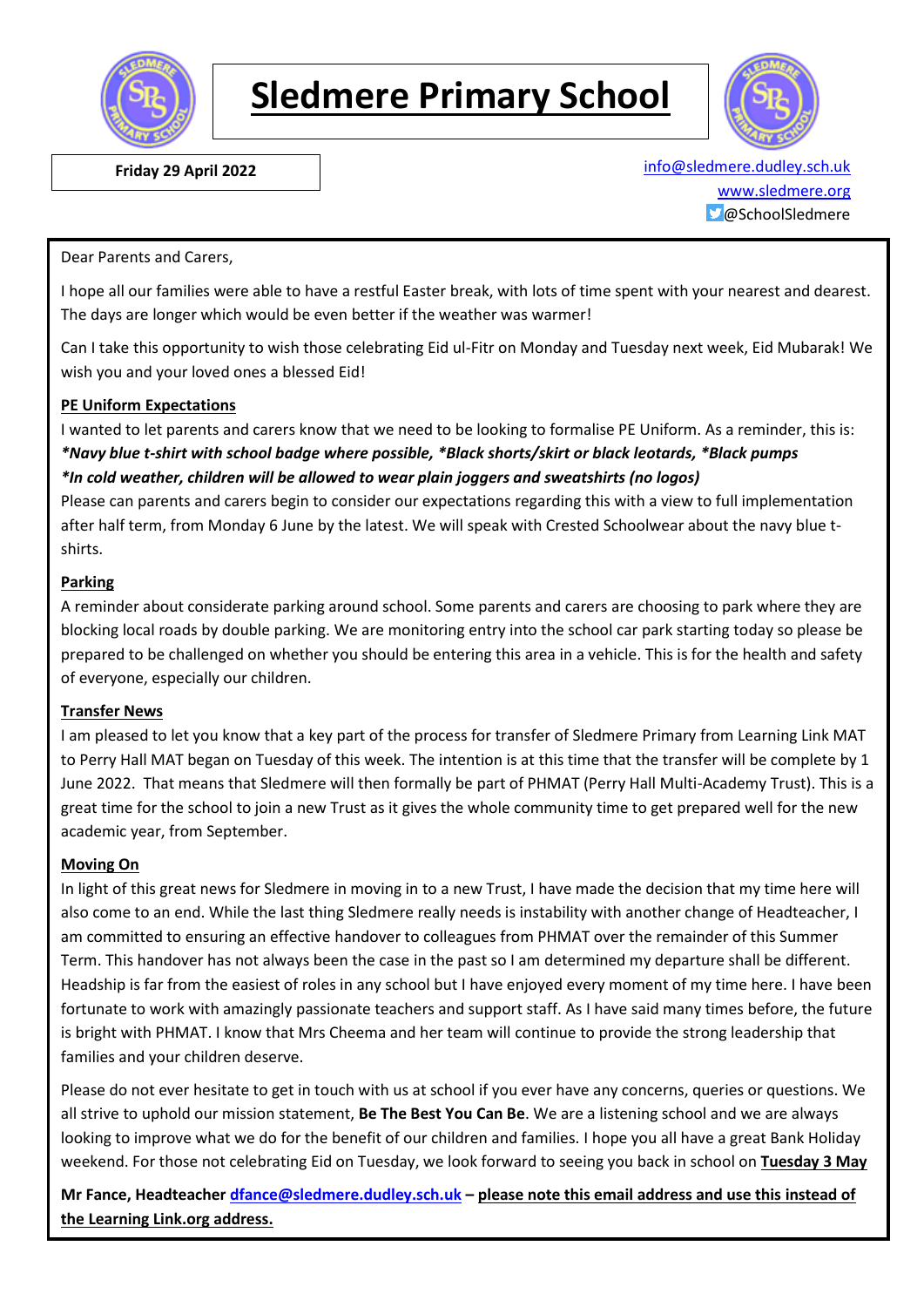



# **Learners of the Week!** *Nursery* **London: Tiffany Cordos and Jayden Whitehouse** *Reception* **Cardiff: Khadijah Khan and Desean Smith-Rogers Belfast: Amena Maresh and Mason Bunce Edinburgh: Aminah Najeeb and Zavier Hussain** *Year 1* **Paris: Louie Carre and Arisha Azhar Rome: Farhan Iqbal and Aysha Rafi Madrid: Mohammad Sajjad and Lily Thompson** *Year 2* **Barcelona: Maria Aqsa and Rayan Nawaz Berlin: Tyler Billingham and Hadiyah Khan Budapest: Mercy Oni and Mahrosh Nazim** *Year 3* **Beijing: Tayyab Hussain and Alexandra Sobierajczyk Tokyo: Rayyan Bhayat and Maisie Elsie-Williamson Singapore: Ryan Cordos and Jorja Billingham** *Year 4* **Doha: Tyler Priest and Mollie Lole Abu Dhabi: Radhika Patel and Hashim Khan Dubai: Hayley Hutchinson and Tayyab Saeed** *Year 5* **Toronto: Sahaab Khan and Mustaqeem Ali Chicago: Lewis Bevin and Peyton Robinson Boston: Abdullah Maresh and Maryam Maresh** *Year 6* **Brasilia: Jonah Lane and Sehr Khuram Lima: Maroush Imran and Kamranullah Khan Santiago: Ryan Taylor and Amy Goddard**

These are the pupils selected this week in recognition of our school values... **Respect, Responsibility, Kindness, Perseverance, Confidence, Resilience**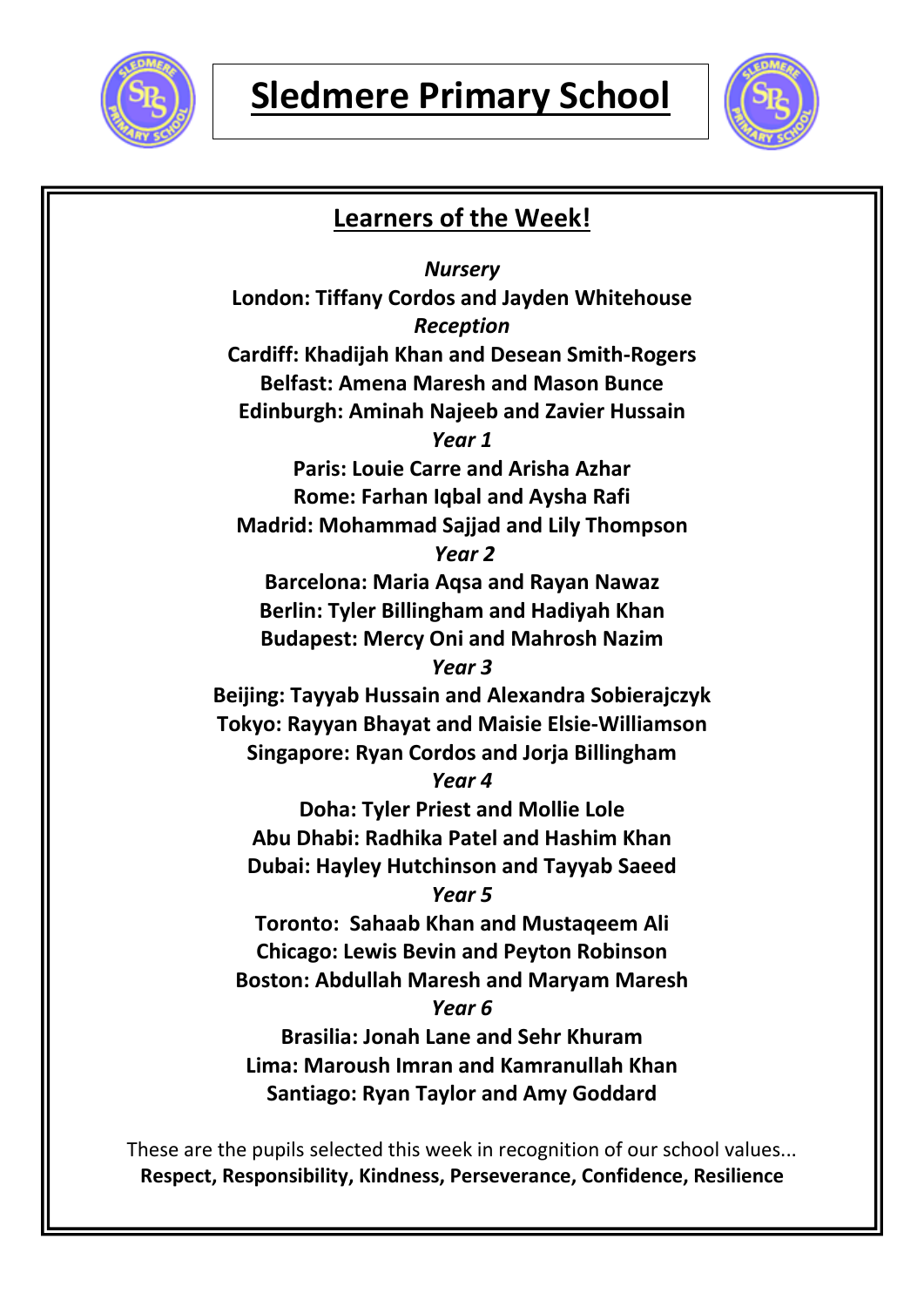



### **Messages from the School Office**

- The Parent App is now live, please check your emails for your link up code.
- Class photos and a Year group photo for Year 6, will be taken by Tempest Photographers on the **22nd June.**

Many happy returns to all these children, who have celebrated their birthday over this week. We wish you all the best for future health, success and happiness!

### *Happy Birthday to …*

*Poppy Hinsley Elle-Louise Bunce Remy Brown Micah Mason-Hayward Ethan Whitehouse Taya Brown Ava Law* 

*Sara Imran Kyron Beet*

# **Entrepreneurs and Generosity at Sledmere!**

In Year 5, Boston, some children are doing a raffle sale to help raise money for a Ukraine Charity. If you would like to donate, they will be running this during playtime and lunchtimes. It will start after the Bank Holiday and will last for two weeks, which means it will end on 13 May. After all the money is collected, our teacher will announce how much money we managed to raise. Also, we will announce the three prize winners and the two sweet winners and a special prize for one winning teacher! If the teachers would like to donate, they are welcome, if not they don't have to. 1 ticket is 10p and 1 whole strip (5 tickets) is 50p. All this is being done to help save lives of innocent people. If you have siblings in KS1 and they would like to donate, it would be great if their brother/sister could give us their contribution of money. Surely, your name with the raffle ticket will go in the pot that have all the other names in it. We hope to have many donations by many people. Thank you for participating to help a country in need.

# **By: Prabjot, Lilly-Marie and Bushra (Boston Class)**